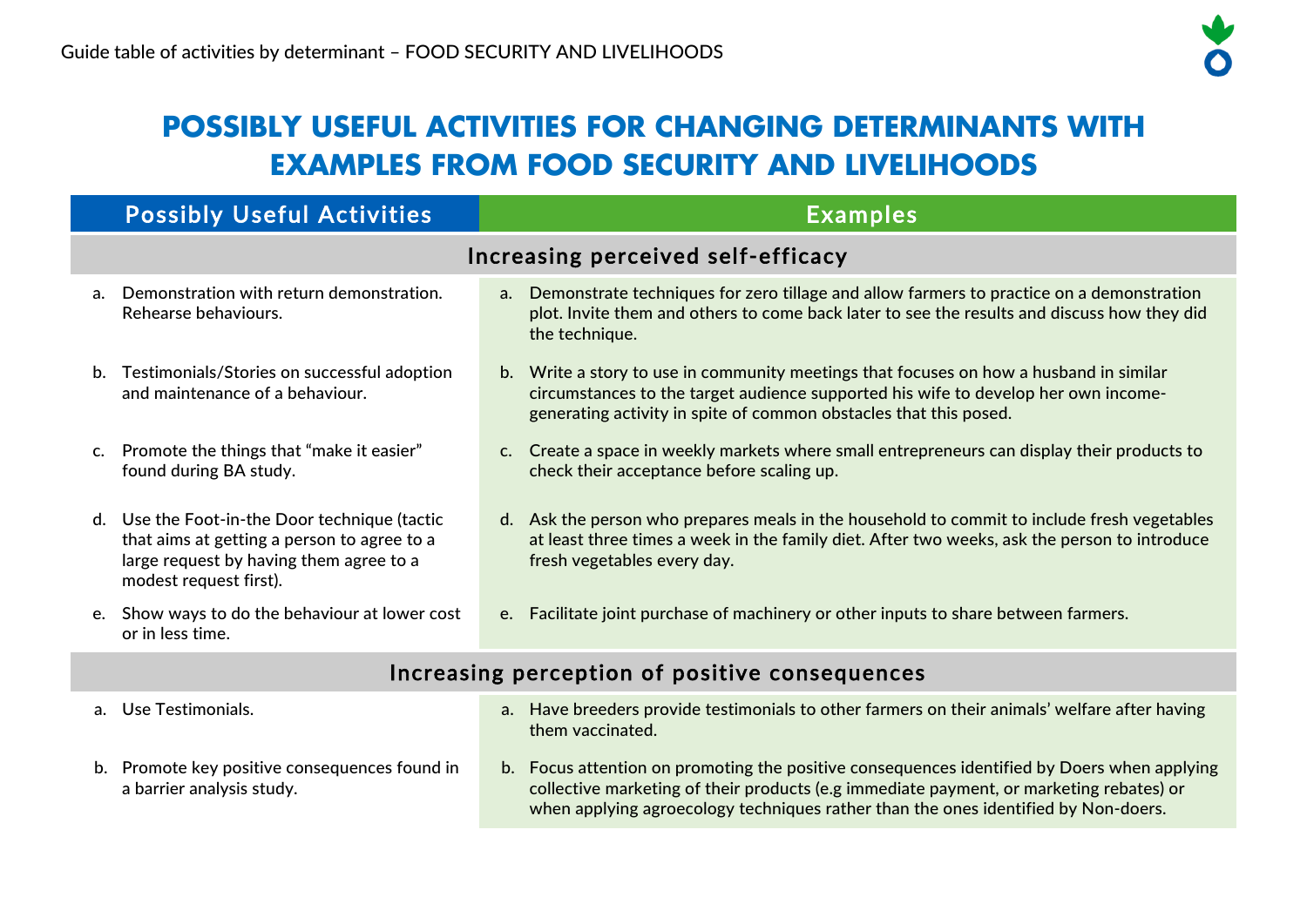b. Promote the behaviour – and/or how they can support behaviour change – amongst influencer groups (found during BA).



|                                                | <b>Possibly Useful Activities</b>                                                                                                       |                | <b>Examples</b>                                                                                                                                                                                                                                                                                                                                                                                                                        |  |
|------------------------------------------------|-----------------------------------------------------------------------------------------------------------------------------------------|----------------|----------------------------------------------------------------------------------------------------------------------------------------------------------------------------------------------------------------------------------------------------------------------------------------------------------------------------------------------------------------------------------------------------------------------------------------|--|
|                                                | c. Use Motivational Interviewing Change Talk'<br>questions re: Advantages of changing.                                                  | C <sub>1</sub> | Incorporate change talk questions into discussions about starting income-generating<br>activities: "What would you like most about being able to start an income-generating<br>activity?" "If you start soon, how might things be better for you? What will it enable you to<br>$do?"$ .                                                                                                                                               |  |
| Decreasing perception of negative consequences |                                                                                                                                         |                |                                                                                                                                                                                                                                                                                                                                                                                                                                        |  |
|                                                | a. Don't use "Myth vs. Fact". Promote the<br>correct information on potential negative<br>consequences and information on their rarity. | a <sub>r</sub> | Disseminate information that shows that the potential consequences of switching to<br>conservation agriculture (e.g. increased labour requirements) are limited or are outweighed<br>by positive consequences (e.g. higher prices for crops produced, higher yields per hectare,<br>reduced cost of inputs).                                                                                                                           |  |
|                                                | b. Help people to avoid the negative<br>consequences of the behaviour.                                                                  |                | b. Provide access to safety equipment, first aid and safety on the worksite training sessions to<br>participants of cash for work activities to promote safety at work.                                                                                                                                                                                                                                                                |  |
| Increasing perception of positive social norms |                                                                                                                                         |                |                                                                                                                                                                                                                                                                                                                                                                                                                                        |  |
|                                                | a. Use petitions.                                                                                                                       |                | a. Support the community to launch a petition against illegal logging, destruction, and<br>degradation of public and community forests through web platforms created with this<br>purpose, and disseminate the results achieved on a regular basis (number of people who<br>signed the petitions, in how many countries, etc.) or support a group of farmers to launch a<br>petitions for the Municipality to organize a monthly fair. |  |

- b. Discuss with village elders about the benefits of enabling women to be involved in economic activities.
- c. Use guided testimonials. c. Before a meeting, brief farmers who use biological pest control, and then ask them in the meeting why they think that other farmers should do the same.
- d. Publicize positive results of surveys. <br>d. Suggest small and medium entrepreneurs to conduct surveys among their employees on different aspects of the enterprise and its products and share the results with the employees when planning and implementing positive organizational change.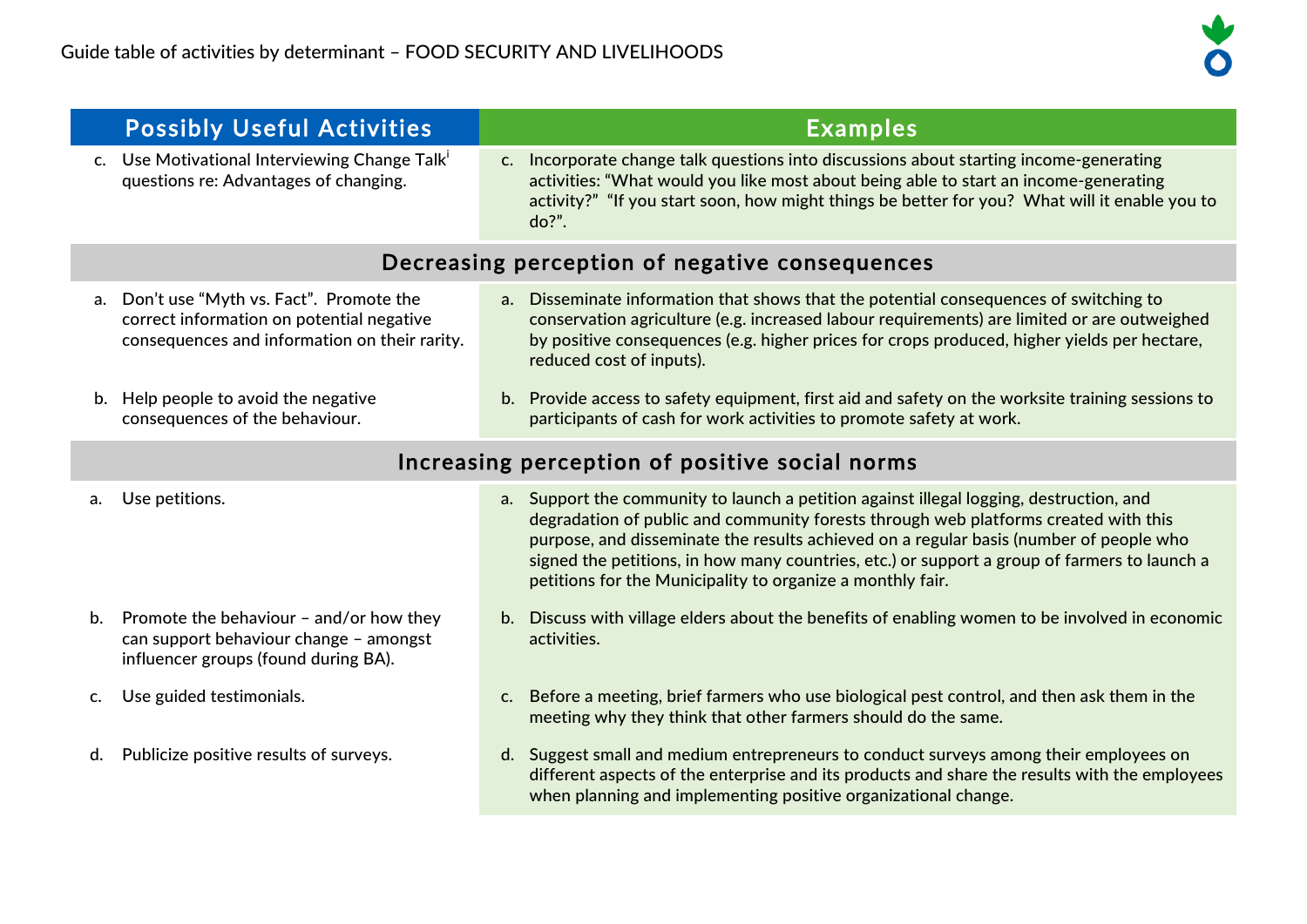

|                                                  | <b>Possibly Useful Activities</b>                                                                  | <b>Examples</b>                                                                                                                                                                                                                             |  |  |
|--------------------------------------------------|----------------------------------------------------------------------------------------------------|---------------------------------------------------------------------------------------------------------------------------------------------------------------------------------------------------------------------------------------------|--|--|
| e.                                               | Use video/radio to share positive stories of<br>ordinary people.                                   | e. Make and use a video on participants in employment programmes who, after joining peer-<br>to-peer support groups accompanied by a specialized coach, built self-esteem, capacity and<br>motivation to find a job or to start a business. |  |  |
| f.                                               | Make invisible behaviours visible.                                                                 | Give households who participate in revolving loan schemes a sticker to put on the door of<br>f.<br>their house (e.g. "Ask me about revolving loans!") so that they can be identified by others                                              |  |  |
| g.                                               | Encouraging copy-cat behaviour through<br>recognition.                                             | Interview people who have introduced a more diversified and balanced diet in their life, and<br>g.<br>present their stories and achievements on social networks.                                                                            |  |  |
| Increasing access / perceived access             |                                                                                                    |                                                                                                                                                                                                                                             |  |  |
| a.                                               | Increase markets or access points for key<br>supplies or increase information on access<br>points. | a. Invite farmers who produce compost to show others who don't how easy it is to access the<br>necessary equipment.                                                                                                                         |  |  |
| b.                                               | Publicize alternative supplies.                                                                    | b. Provide information through extension workers on how to get access to alternative sources<br>of seed for drought-resistant varieties.                                                                                                    |  |  |
| c.                                               | Shrink groups to increase geographical<br>access.                                                  | Promote the creation of village savings and loans associations (VSLA) at a reduced<br>C.<br>geographical scale.                                                                                                                             |  |  |
| d.                                               | Train service providers on ways to better<br>reach and get along with the priority group.          | d. Conduct a short in-service training for fishing extension workers on ways to better gain<br>fishing families' trust. Train agriculture extension service workers in the problem-solving<br>approach.                                     |  |  |
| Increasing perceived cues for action / reminders |                                                                                                    |                                                                                                                                                                                                                                             |  |  |
| a.                                               | Use songs to aid memory.                                                                           | a. Use songs to help farmers remember signs of key local plant diseases and alternative<br>remedies.                                                                                                                                        |  |  |
| b.                                               | Use posters, advertising to trigger the<br>behaviour.                                              | Give cattle-keepers calendars they can use to mark dates for vaccination of their animals.<br>b.                                                                                                                                            |  |  |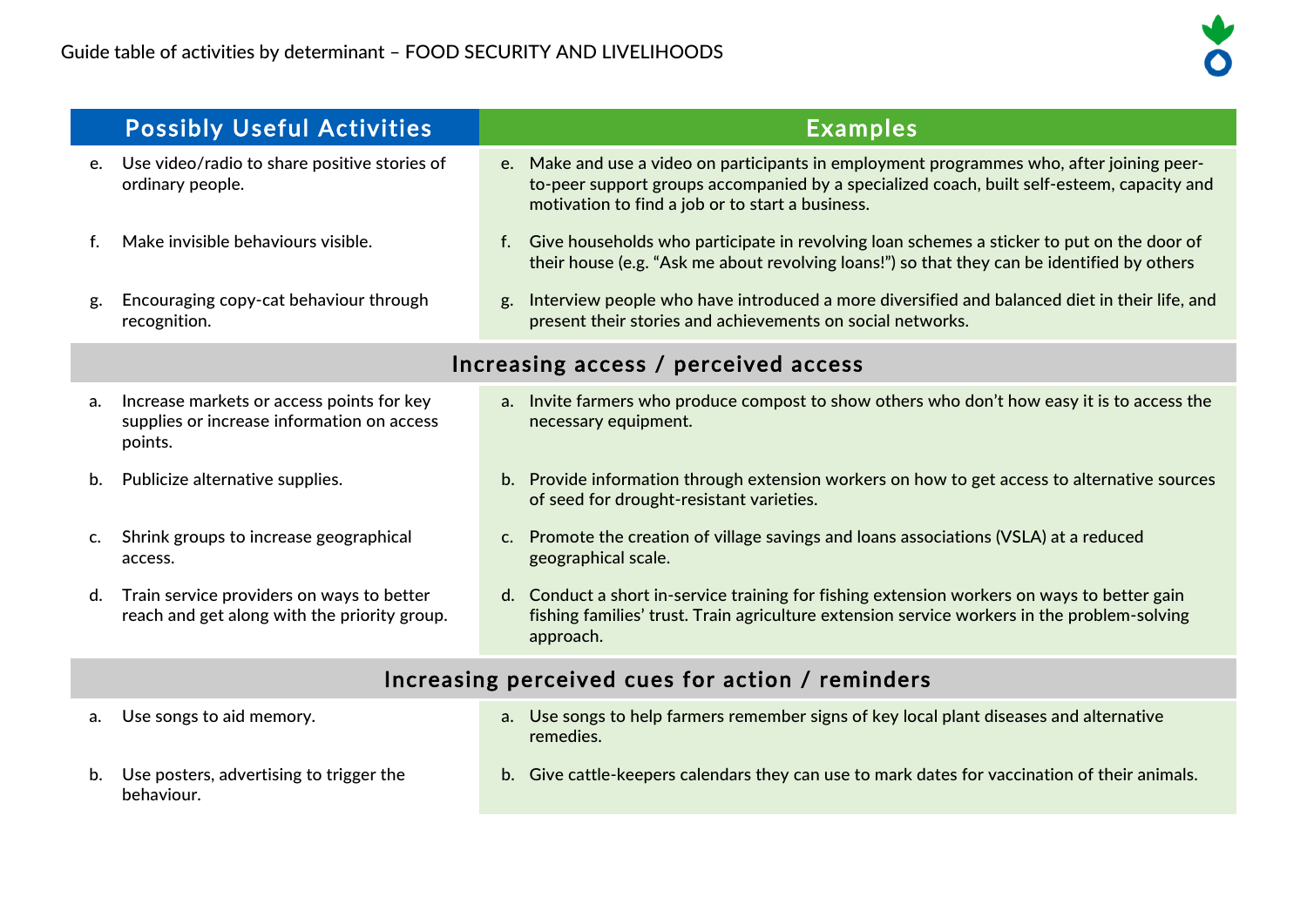

|                                                | <b>Possibly Useful Activities</b>                                                                                           | <b>Examples</b>                                                                                                                                                                      |  |  |  |
|------------------------------------------------|-----------------------------------------------------------------------------------------------------------------------------|--------------------------------------------------------------------------------------------------------------------------------------------------------------------------------------|--|--|--|
|                                                | c. Distribute graphical posters to remind people<br>of steps in the behaviour.                                              | c. Put posters in agriculture extension services and cooperatives' premises listing the essential<br>steps for selecting, preparing and storing seeds in hermetic containers.        |  |  |  |
| d.                                             | Put supplies needed for behaviour near<br>where behaviour needs to be done.                                                 | d. Suggests to households that they keep a basket of fruits on the table every day to promote<br>the consumption of fresh produce.                                                   |  |  |  |
| Increasing perception of susceptibility / risk |                                                                                                                             |                                                                                                                                                                                      |  |  |  |
| a.                                             | Do screening for the problem that you hope<br>to prevent.                                                                   | a. Conduct screenings of plant diseases in the area and publicise results. No need to screen all<br>farms, just enough that all farmers feel that their crops may be at higher risk. |  |  |  |
| b.                                             | Message about "universal risk" where there's<br>universal risk.                                                             | b. Disseminate message that any person handling pesticides without proper precautions is at<br>risk of intoxication, that nobody is immune.                                          |  |  |  |
| C.                                             | When perceived susceptibility is higher<br>among Non-doers promote how adopting the<br>behaviour can lower worry.           | c. Promote savings & loan group membership as a way to lower stress about not having cash<br>to buy diverse foods, and to reduce the negative consequences of that if it happens.    |  |  |  |
|                                                | Increasing perceived severity                                                                                               |                                                                                                                                                                                      |  |  |  |
| a.                                             | Show pictures of diseases or problems<br>people can have if they don't do the<br>behaviour. Show some worst-case scenarios. | a. Show pictures of cases of rickets explaining that it is brought on by Vitamin D deficiency,<br>suggesting consumption of eggs and dairy products to avoid this.                   |  |  |  |
|                                                | b. Calculate the cost of the outcome that you<br>are trying to prevent and publicize the cost<br>information.               | b. Calculate the costs of preventable cattle diseases - veterinary costs, loss of animals, loss of<br>markets etc. and share this information with farmers.                          |  |  |  |
| Increasing perceived action efficacy           |                                                                                                                             |                                                                                                                                                                                      |  |  |  |
| a.                                             | Demonstrate the effectiveness of the<br>behaviour using evidence that people<br>recognize.                                  | a. Provide demonstrations of sustainable farming practices and results at farmer field schools.                                                                                      |  |  |  |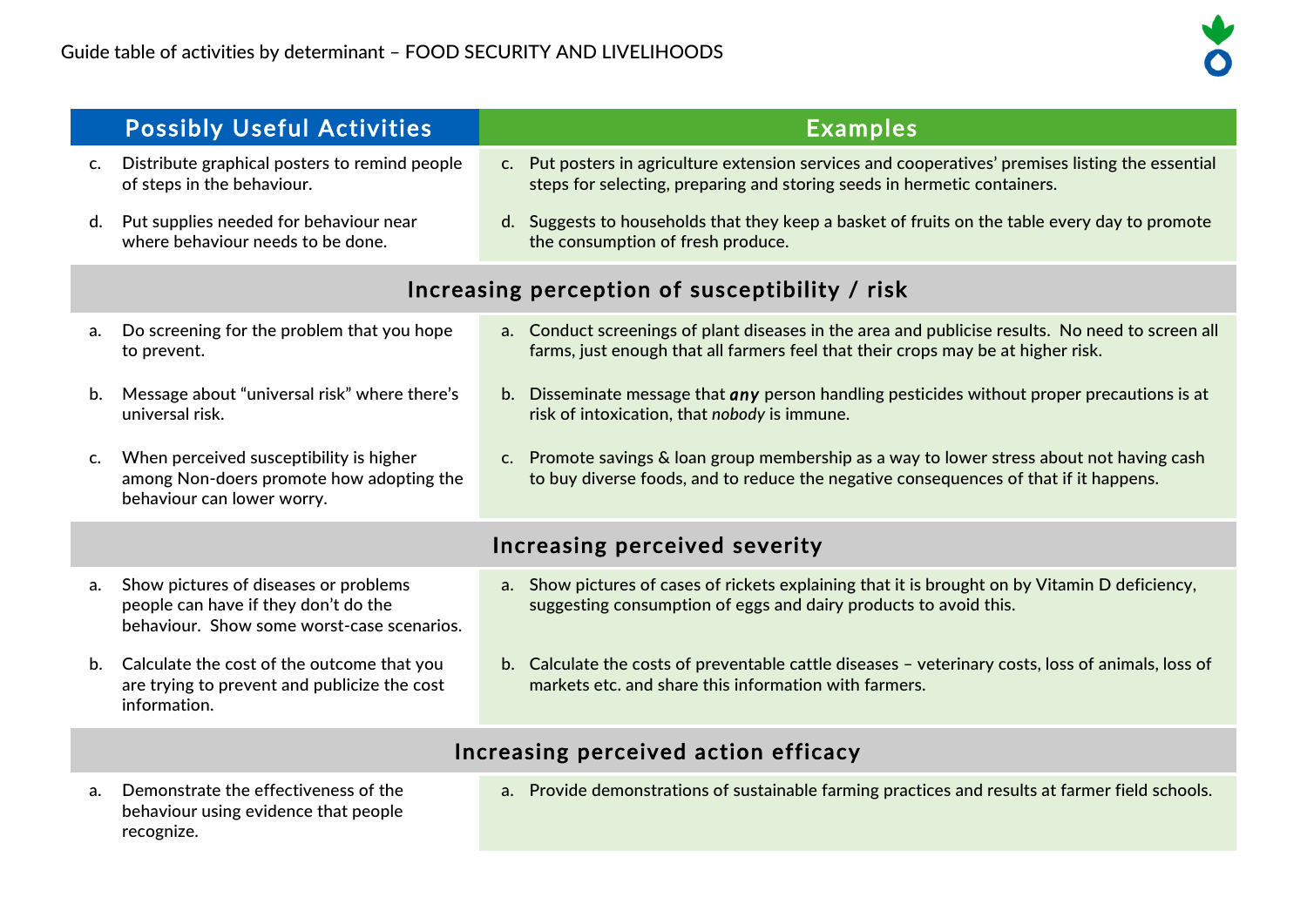

|                                  | <b>Possibly Useful Activities</b>                                                                    | <b>Examples</b>                                                                                                                                                                                                                                                                                                                                                                                                                                              |  |  |  |
|----------------------------------|------------------------------------------------------------------------------------------------------|--------------------------------------------------------------------------------------------------------------------------------------------------------------------------------------------------------------------------------------------------------------------------------------------------------------------------------------------------------------------------------------------------------------------------------------------------------------|--|--|--|
| b.                               | Compare new behaviour to old behaviour in<br>terms of outcomes.                                      | b. Show side-by-side growth charts of children who eat a diverse diet including all macro and<br>micro-nutrients, and those who do not. Graph it on a large growth chart that can be<br>displayed in a public place (make sure the charts are anonymous).                                                                                                                                                                                                    |  |  |  |
| C.                               | Disseminate before/after stories.                                                                    | Disseminate stories of how households who participated in household economy<br>C.<br>management trainings and applied what they have learnt are able to cover all their basic<br>needs, decrease the use of coping strategies, and improve their food security overall.                                                                                                                                                                                      |  |  |  |
| Increasing perceived divine will |                                                                                                      |                                                                                                                                                                                                                                                                                                                                                                                                                                                              |  |  |  |
| a.                               | Create sermon guides for religious leaders.                                                          | a. Create a sermon guide on responsibility for taking care of natural resources for future<br>generations.                                                                                                                                                                                                                                                                                                                                                   |  |  |  |
| b.                               | Have religious leaders promote behaviours in<br>community meetings. Have them create<br>radio spots. | Engage religious leaders in promoting more equitable participation of vulnerable groups in<br>b.<br>decision-making at community level.                                                                                                                                                                                                                                                                                                                      |  |  |  |
|                                  | Increasing influence of policy that supports behaviour                                               |                                                                                                                                                                                                                                                                                                                                                                                                                                                              |  |  |  |
| a.                               | Encourage government or local leaders to<br>create behaviour-supportive policies.                    | a. Advocate to governments for better and fairer access of economically vulnerable families to<br>social-protection measures.                                                                                                                                                                                                                                                                                                                                |  |  |  |
| b.                               | Disseminate info on policies that support<br>behaviours.                                             | b. Train government extension staff on policy regarding soil and water conservation measures<br>and encourage them to give priority to this during extension visits.                                                                                                                                                                                                                                                                                         |  |  |  |
|                                  |                                                                                                      | $\mathcal{L} = \mathcal{L} = \mathcal{L} = \mathcal{L} = \mathcal{L} = \mathcal{L} = \mathcal{L} = \mathcal{L} = \mathcal{L} = \mathcal{L} = \mathcal{L} = \mathcal{L} = \mathcal{L} = \mathcal{L} = \mathcal{L} = \mathcal{L} = \mathcal{L} = \mathcal{L} = \mathcal{L} = \mathcal{L} = \mathcal{L} = \mathcal{L} = \mathcal{L} = \mathcal{L} = \mathcal{L} = \mathcal{L} = \mathcal{L} = \mathcal{L} = \mathcal{L} = \mathcal{L} = \mathcal{L} = \mathcal$ |  |  |  |

c. Promote policies that encourage behaviours. c. Work with government to support developing and enforcing policies that make behaviour adoption more likely (e.g. policy to encourage financial institutions to facilitate loans and cash transfers to small-scale enterprises, directing investment towards more competitive products and job creation).